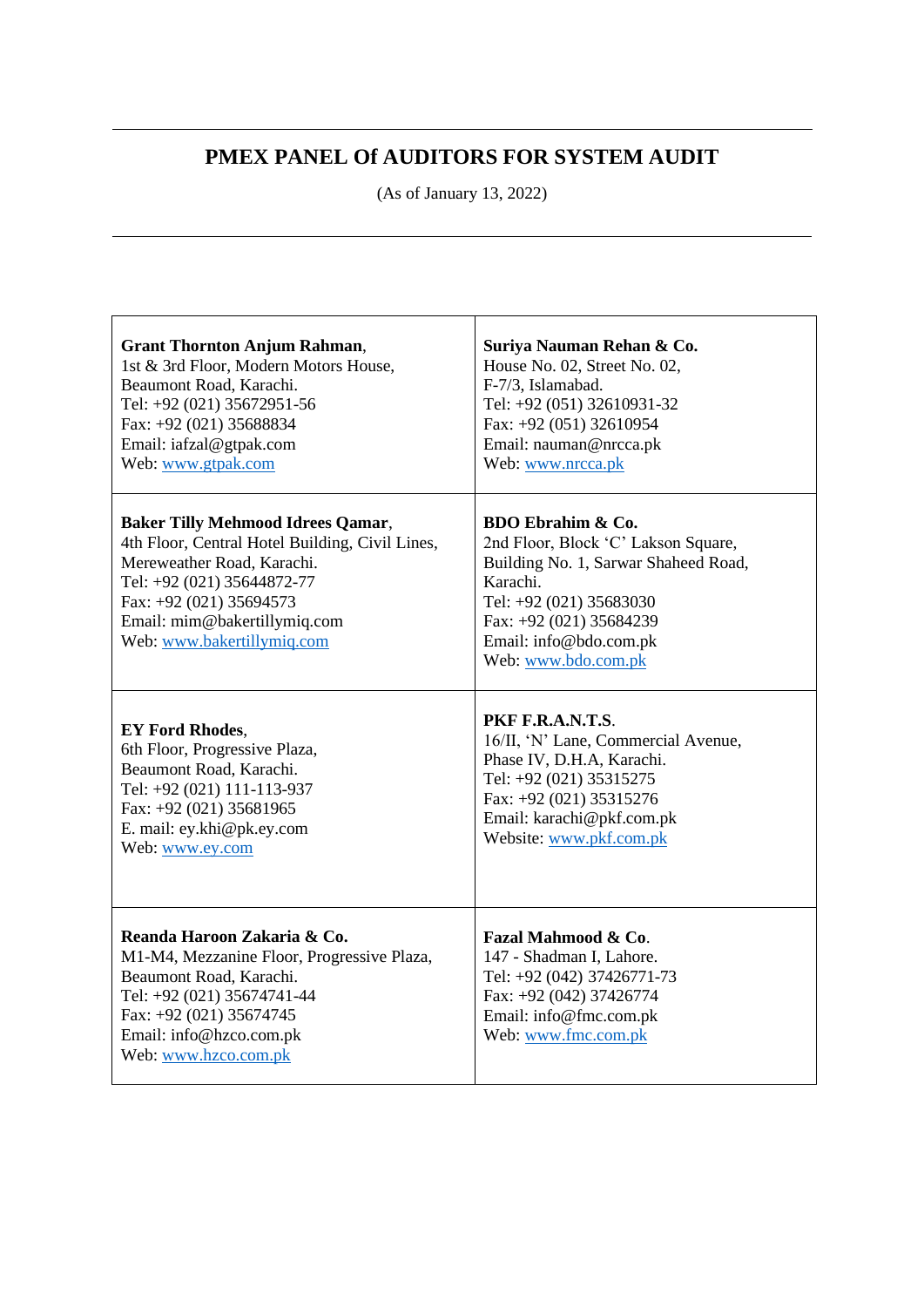| Crowe Hussain Chaudhury & Co.<br>25-E, Main Market, Gulberg II, Lahore.<br>Tel: +92 (042) 37759223-5<br>Fax: +92 (042) 35759226<br>Email: crowe@crowe.pk<br>Web: www.crowe.pk                                         | ShineWing Hameed Chaudhri & Co.<br>H.M. House No. 07, Bank Square,<br>Off Shahrah-e-Quaid-e-Azam, Lahore.<br>Tel: +92 (042) 37235084-87<br>Fax: +92 (042) 37235083<br>Email: lhr@hccpk.com<br>Website: www.hccpk.com      |
|-----------------------------------------------------------------------------------------------------------------------------------------------------------------------------------------------------------------------|---------------------------------------------------------------------------------------------------------------------------------------------------------------------------------------------------------------------------|
| HLB Ijaz Tabussum & Co.<br>303, Sawan Road, G-10/1, Islamabad.<br>Tel: +92 (051) 32354801-03<br>Fax: +92 (051) 32354800<br>Email: ia@hlbitc.com; admin@hlbitc.com;<br>Web: www.hlbitc.com                             | Ilyas Saeed & Co.<br>A-4, Sea Breeze Homes, Shershah Block,<br>New Garden Town, Lahore.<br>Tel: +92 (042) 35861852, 35868849<br>Fax: $+92(042)$ 35856145<br>Email: info@ilyassaeed.com<br>Web: www.ilyassaeed.com         |
| Ibrahim Shaikh & Co.<br>259-260 Panorama Centre,<br>Fatima Jinnah Road, Saddar, Karachi.<br>Tel: +92 (021) 35210577, 35671853<br>Fax: +92 (021) 35676591<br>Email: ibrahimshaikh41@yahoo.com                          | KPMG Taseer Hadi & Co.<br>1st Floor, Sheikh Sultan Trust Building No. 2,<br>Beaumount Road, Karachi.<br>Tel: +92 (021) 35685847<br>Fax: $+92$ (021) 35685095<br>Email: pk-fmkarachi@kpmg.com<br>Web: www.kpmg.com.pk      |
| Muniff Ziauddin & Co.<br>F/17/3, Business Executive Centre,<br>Block No. 8, Clifton, Karachi.<br>Tel: +92 (021) 35375127-28, 35872283<br>Fax: $+92$ (021) 35820325<br>Email: info@mzco.com.pk<br>Web: www.mzco.com.pk | <b>Yousuf Adil,</b><br>Cavish Court, A-35, Block $7 & 8,$<br>K.C.H.S.U. Shahrah-e-Faisal, Karachi.<br>Tel: +92 (021) 34546494-97<br>Fax: $+92(021)$ 34541314<br>Email: zhmemon@yousufadil.com<br>Web: www.yousufadil.com  |
| Naveed Zafar Ashfaq Jaffery & Co.<br>1st Floor, Modern Motors House,<br>Beaumount Road, Karachi.<br>Tel: +92 (021) 111-774-422, 35671909<br>Fax: (021) 5210626<br>Email: khi@nzaj.com.pk<br>Web: www.nzaj.com.pk      | Qavi & Co.<br>Suites No. 717 & 718, Caesars Tower,<br>Shahrah-e-Faisal, Karachi.<br>Tel: +92 (021) 32791966-68<br>Fax: +92 (021) 32791969<br>Email: qaviandco@cyber.net.pk<br>Web: www.qaviandco.com                      |
| <b>H.Y.K &amp; Co.</b><br>SKP House, 321 Upper Mall, Lahore.<br>Tel: +92 (042) 111-772-000, 35789330-1<br>Fax: +92 (042) 35789182<br>Email: info@hyk.com<br>Web: www.hyk.com.pk                                       | <b>IECnet S.K.S.S.S.</b><br>Suite No. 209, Parsa Tower, PECHS Block 6,<br>Main Shahrah-e-Faisal, Karachi.<br>Tel: +92 (021) 34150811-13<br>Fax: +92 (021) 34150814<br>Email: info@iecnet.com.pk<br>Web: www.iecnet.com.pk |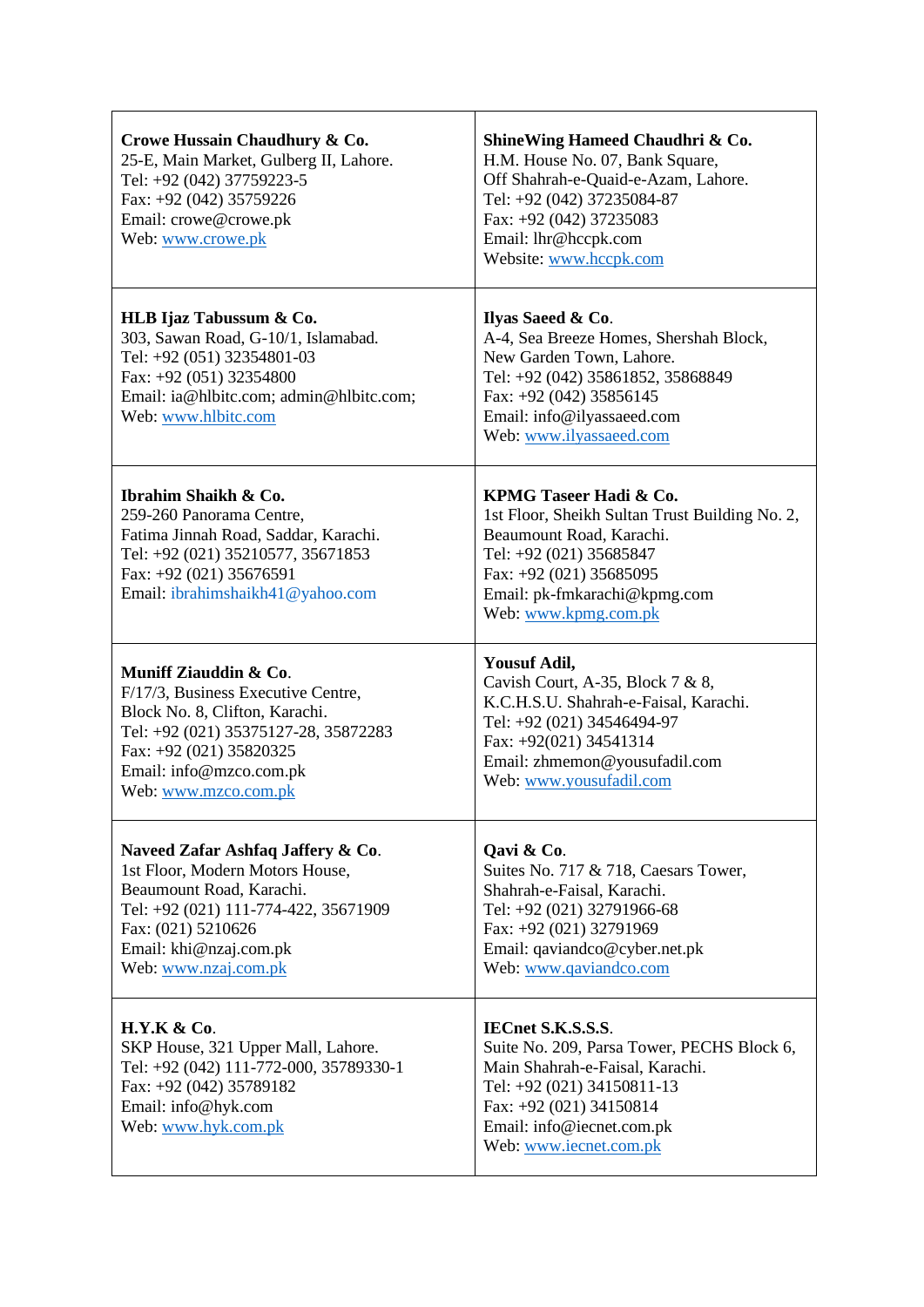| UHY Hassan Naeem & Co.<br>193-A, Shah Jamal, Lahore.<br>Tel: +92 (042) 35403550-51, 35403588<br>Fax: +92 (042) 35403599<br>Email: info@uhy-hnco.com Web:<br>www.uhy-hnco.com                                                                                                                | Mushtaq & Co.<br>407, Commerce Centre,<br>Maulana Hasrat Mohani Road, Karachi.<br>Tel: +92 (021) 32638521-24<br>Email: mushtaqco@hmiml.com                                                                                          |
|---------------------------------------------------------------------------------------------------------------------------------------------------------------------------------------------------------------------------------------------------------------------------------------------|-------------------------------------------------------------------------------------------------------------------------------------------------------------------------------------------------------------------------------------|
| Nasir Javaid Maqsood Imran,<br>Office No. 807, 8th Floor, Plot No. 11/2, Q.M.<br>House,<br>Ellander Road, Opp. Shaheen Complex,<br>Off. I.I. Chundrigar Road, Karachi<br>Tel: +92 (021) 32212382-83, 32211515-16<br>Fax: +92 (021) 32211515<br>Email: khi@njmi.net<br>Website: www.njmi.net | Parker Russell - A.J.S.<br>6-C, 2nd Floor, ST Plaza, Kohinoor Town,<br>College Road, Faisalabad.<br>Tel: +92 (021) 32621701-03<br>Fax: +92 (021) 32621701<br>Email: fsd@parkerrussellajs.com.pk<br>Web: www.parkerrussellajs.com.pk |
| Rahman Sarfaraz Rahim Iqbal Rafiq,<br>Rahman Sarfaraz House, 54-P,<br>Gulberg II, Lahore.<br>Tel: +92 (042) 35875965-67<br>Fax: +92 (042) 35758621<br>Email: rsrirlhr@gmail.com<br>Web: www.rsrir.com                                                                                       | Tariq Abdul Ghani Maqbool & Co.<br>173-W, Block-2, P.E.C.H.S, Karachi<br>Phone: +92 (021) 34322582-83, (021)<br>34322606-07<br>Fax: +92 (021) 34522492<br>Email: info@tagm.co<br>Website: www.tagm.co                               |
| Riaz Ahmad Saqib Gohar & Co.<br>5-Nasim, C.H.S. Major Nazir Bhatti Road,<br>Off Shaheed-e-Millat Road, Karachi.<br>Tel: +92 (021) 34945427, 34946112<br>Fax: +92 (021) 34932629<br>Email: gohar@rasgco.com<br>Web: www.rasgco.com                                                           | Amin Mudassar & Co.<br>4th Floor, IEP Building, 97-B/D-1,<br>Main Boulevard, Gulberg III, Lahore.<br>Tel: +92 (042) 35717261-62<br>Fax: +92 (042) 35717263<br>Email: amclhr1@brain.net.pk                                           |
| Rafaqat Mansha Mohsin Dossani Masoom &<br>Co.<br>Suite No. 113, 3rd Floor, Hafeez Centre,<br>A/34, K.C.H.S, Block No. 07 & 08,<br>Shahrah-e-Faisal, Karachi.<br>Tel: +92 (021) 34392361-62<br>Fax: +92 (021) 34320693<br>Email: karachi@mmdk.com.pk<br>Web: www.mmdk.com.pk                 | Riaz Ahmad & Co.<br>10-B, Saint Mary Park, Main Boulevard,<br>Gulberg III, Lahore.<br>Tel: +92 (042) 35718137-39<br>Fax: +92 (042) 35718136<br>Email: racolhr@racopk.com<br>Web: www.racopk.com                                     |